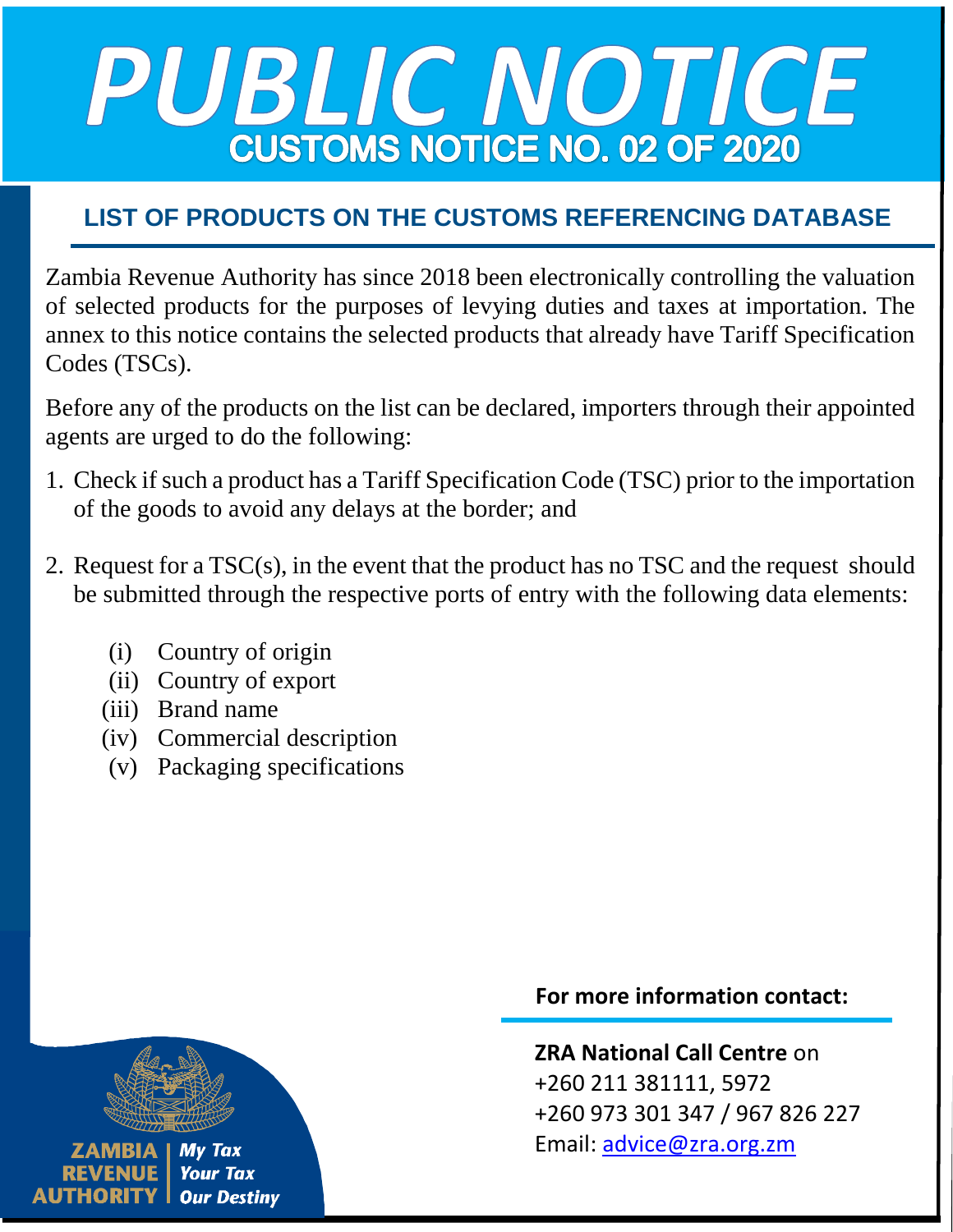## **ANNEX TO CUSTOMS NOTICE NO. 02 OF 2020**

#### **LIST OF PRODUCTS TO THE CUSTOMS REFERENCING DATABASE**

| S/N              | <b>COMMODITY</b>                          | <b>HS CODE</b> |
|------------------|-------------------------------------------|----------------|
| 1.               | Wines                                     | 2204.21.00     |
| 2.               | Wines (5 Litre)                           | 2204.22.00     |
| 3.               | Wines (Sparkling)                         | 2204.10.00     |
| $\overline{4}$ . | Ciders                                    | 2206.00.10     |
| 5.               | Whole round Tilapia (Fresh or<br>Chilled) | 0302.71.00     |
| 6.               | Whole round Tilapia (Frozen)              | 0302.71.00     |
| 7.               | Whisky                                    | 2208.30.00     |
| 8.               | Ethanol                                   | 2207.10.00     |
| 9.               | <b>Shaving Soap</b>                       | 3401.11.10     |
| 10.              | Lagers                                    | 2203.00.90     |
| 11.              | Vodka                                     | 2208.60.00     |
| 12.              | <b>Liqueurs and Cordial</b>               | 2208.70.00     |
| 13.              | Spirits                                   | 2208.20.00     |
| 14.              | Gin                                       | 2208.50.00     |
| 15.              | Rum                                       | 2208.40.00     |
| 16.              | <b>Hair Conditioner</b>                   | 3305.90.00     |



#### **For more information contact:**

**ZRA National Call Centre** on +260 211 381111, 5972 +260 973 301 347 / 967 826 227 Email: [advice@zra.org.zm](mailto:advice@zra.org.zm)